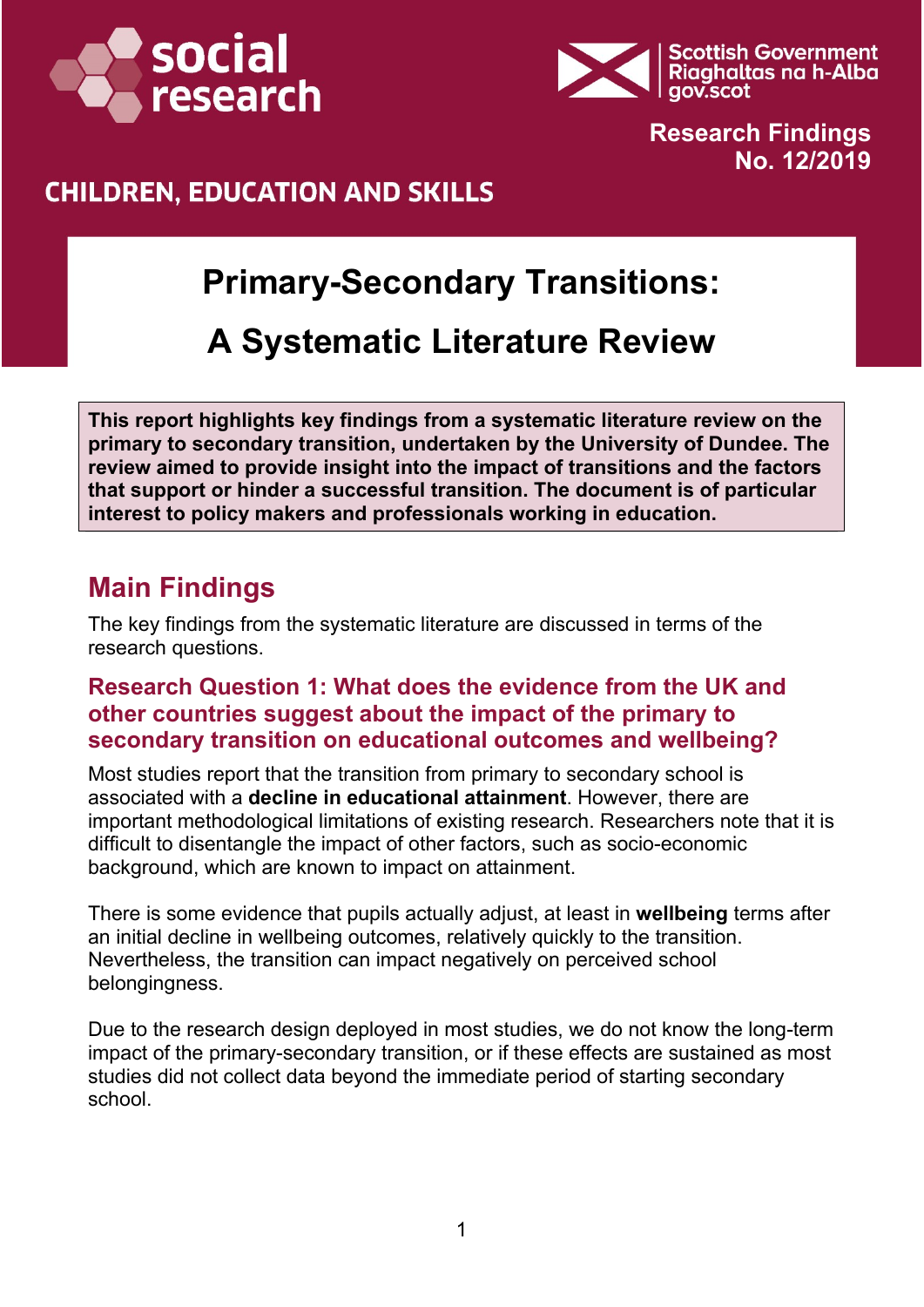#### **Research Question 2: What does the research suggest about the experiences of children and young people during their transition from primary to secondary?**

Pupils and parents are primarily concerned with changes in **relationships** during the transition from primary to secondary school.

Several studies have explored peer-related concerns, finding that whilst this is often a primary concern of pupils, the transition can also have a positive effect on opportunities for establishing new friendships. Concerns relating to teacher relationships are also reported by pupils. Whilst pupils may initially respond positively to the opportunities for new relationships with teachers and peers, the effect does not appear to be long lasting.

There is some evidence that a lack of fit between pupils' development stage and the **school environment** may impact on how pupils experience the transition from primary to secondary.

Other studies have reported on **academic concerns** experienced by children. Some have found that pupils experience the changes around curriculum, homework and assessment positive, whilst others find the volume of homework to be problematic.

Most studies suggest that pupils experience a dip in school **engagement and motivation** in secondary schools, however it is not clear whether this is due to the transition itself or other developmental changes.

#### **Research Question 3: What are the key factors that make a positive or negative contribution to the primary-secondary transition?**

The review found that there are a number of individual, interpersonal and school level factors that can support or hinder the transition from primary to secondary school. Overall, the key factors which make a positive or negative contribution to the primary to secondary transition are those situated within the pupil's ecological system, such as the pupils themselves, family, teachers, peers, and environmental and school factors.

To date, no research has comprehensively explored all these factors within the same study. It is therefore difficult to determine how and to what extent they support or hinder the primary to secondary transition.

#### **Research Question 4: What does the evidence suggest about the differential impact of transition on children facing additional educational barriers such as poverty or additional support needs?**

Overall, there exists little research on the differential impact of transition on children facing additional educational barriers.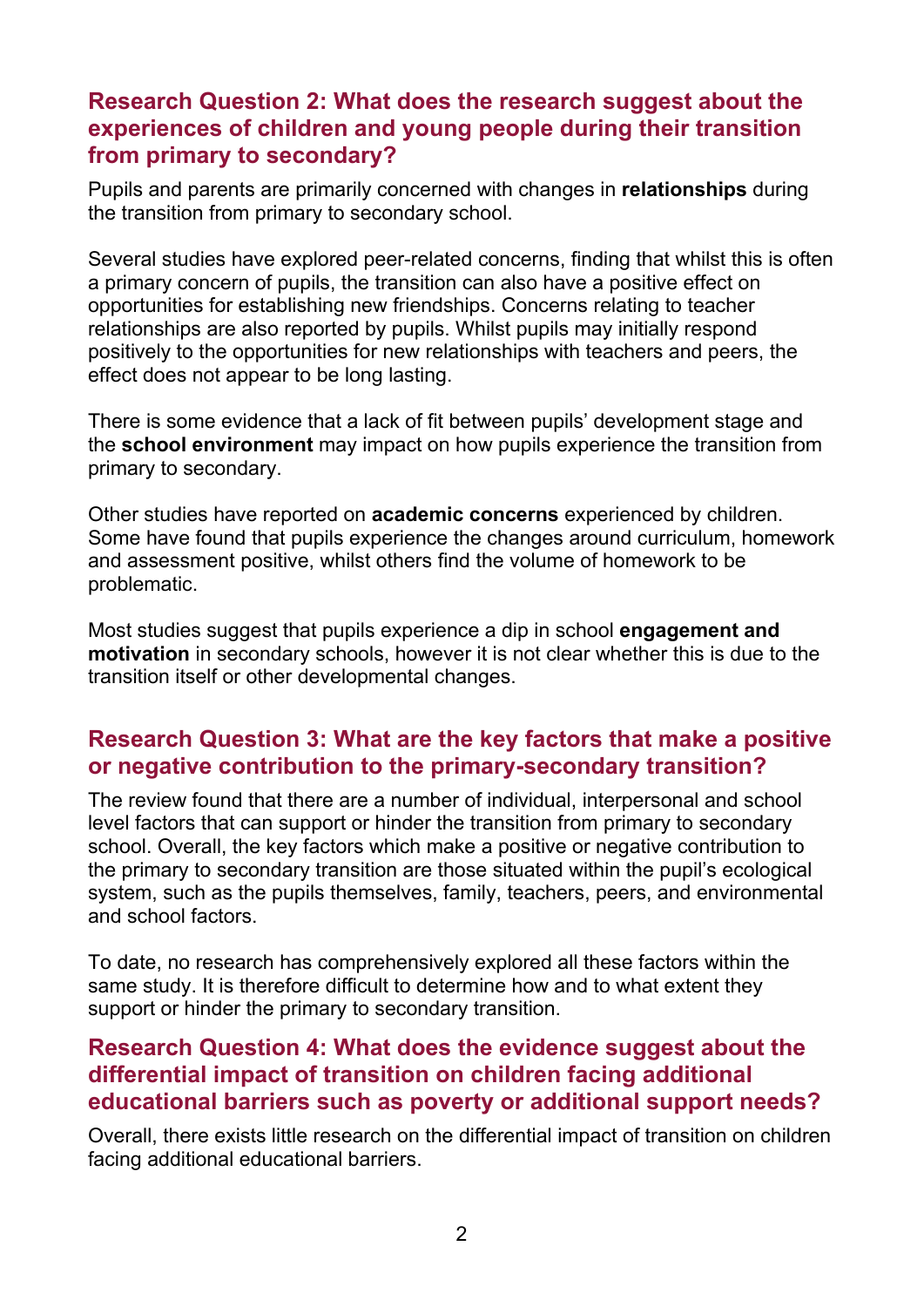However, researchers do suggest that children with additional support needs may experience a more difficult transition. There is also evidence that these pupils, and their families, may benefit from differentiated support during the transition from primary to secondary.

#### **Research Question 5: What does international evidence suggest about the characteristics of educational systems that support or hinder the transitional experience?**

Most of the research around the characteristics of educational systems that impact on the transition from primary to secondary school provides inconclusive findings.

Existing literature has explored: age at transition; impact of Independent vs public schools; size of school; the impact of through schools versus schools requiring transition to secondary school; and the effect of one primary school or multiple primary schools feeding into a secondary school.

Regardless of these characteristics, a supportive and safe school environment which involves pupils in the transition process was important for smooth transitions.

### **Methodology**

The review was undertaken in accordance with the Evidence for Policy and Practice Information and Co-ordinating Centre (EPPI-Centre, 2010) approach to systematic literature reviews.

We searched multiple databases in the Web of Science (WoS) - Science Citation Index Expanded, Social Sciences Citation Index, Arts & Humanities Citation Index; Education Resources Education Centre (ERIC); from the British Education Index (BEI); PsycINFO and Applied Social Sciences Index and Abstracts (ASSIA). Key journals in the field such as British Educational Research Journal, and the American Educational Research Journal were scanned,and key and eminent researchers in the field were contacted. Each piece of literature was screened against the inclusion criteria developed when scoping the review. EPPI-Centre weight of evidence (WoE) judgments were applied to each of the included studies. After a multiple stage review process, 96 studies were included in this report from the inially identified 4652 studies.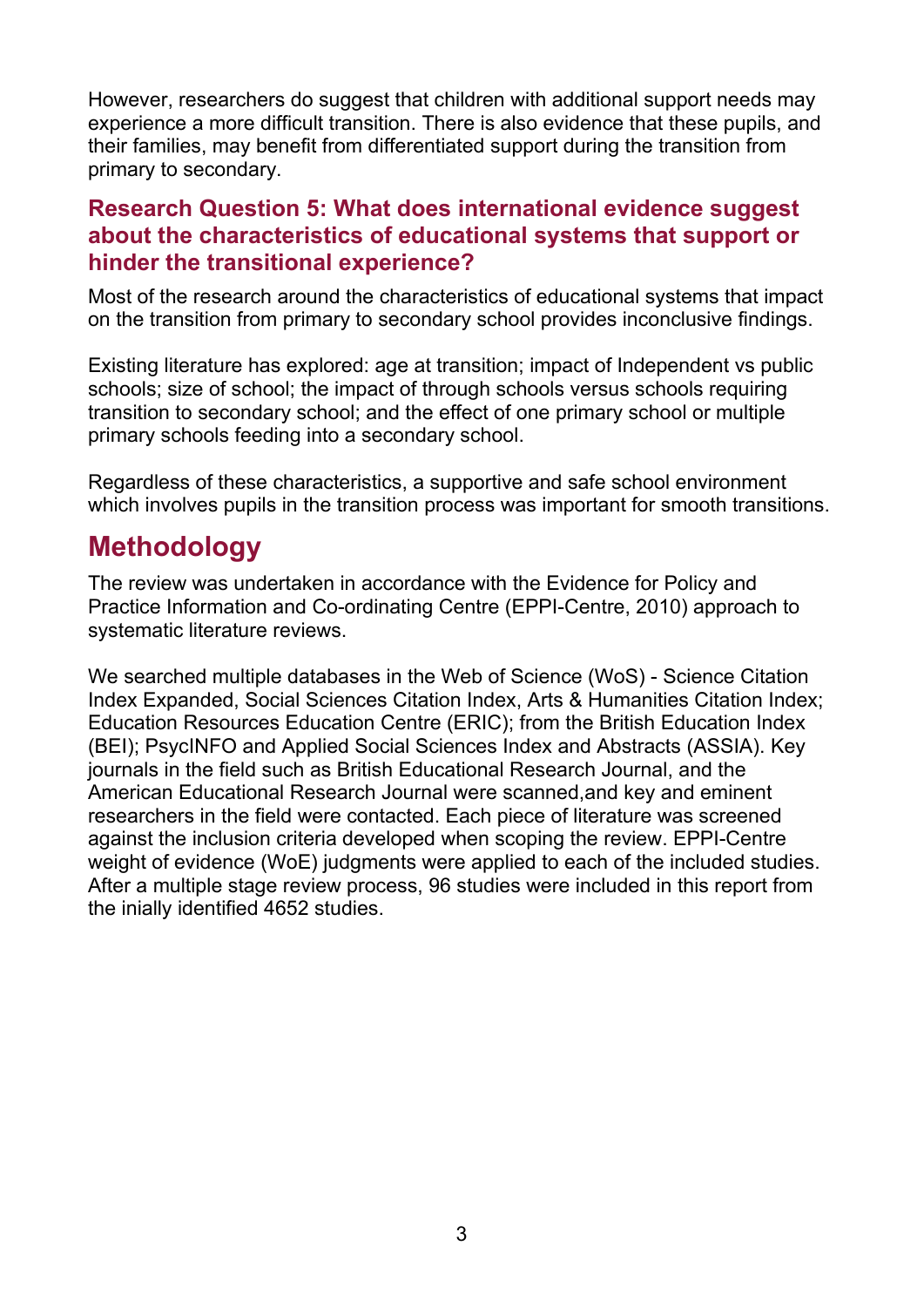

Figure 1: PRISMA flow diagram of study selection

## **Conclusions & Recommendations**

There was robust evidence to indicate a decline in pupils' educational outcomes after they moved to secondary school, along with declines in motivation, school engagement and attitudes towards some subjects, and an increase in levels of school absence. Similarly, there was evidence of a negative impact on wellbeing, including poorer social and emotional health, and higher levels of depression and anxiety. However, whether this impact was as a result of the transition to secondary school and what proportion of pupils experienced this decline were less clear. Further, the link between educational and wellbeing outcomes is not clear.

#### **Recommendations for policy and practice**

- Schools transition practices should support the development of a sense of school belonging; this is important for pupils' educational and wellbeing outcomes.
- Both primary and secondary schools should support pupils in developing strong peer networks through planned activities.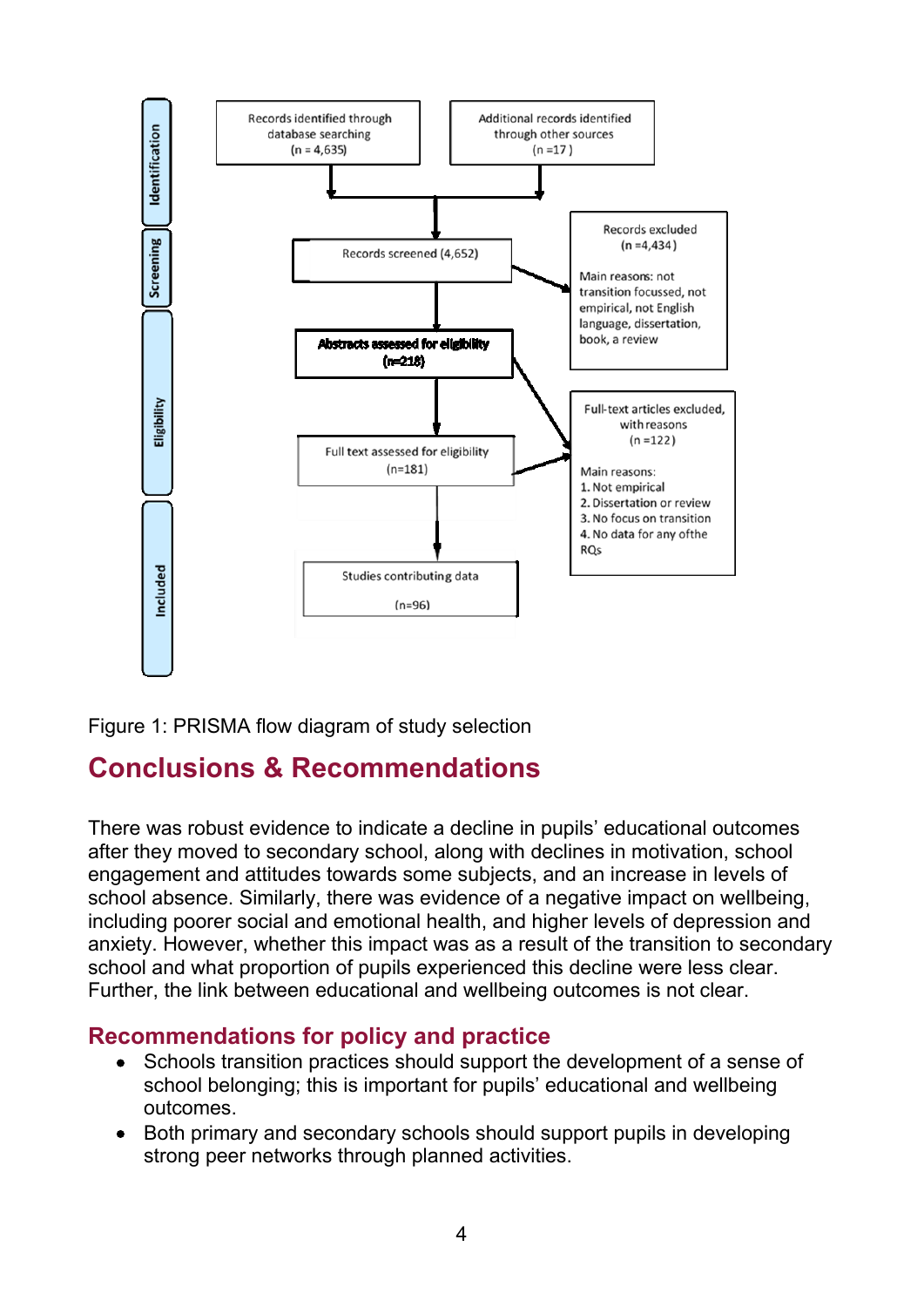- Schools should provide opportunities which enable pupils to form secure attachments with a number of professionals in primary and secondary schools.
- Ongoing dialogue is required between primary and secondary schools, as well as within secondary schools, to ensure that there is continuity of pedagogical approach.
- The school curriculum and teachers' pedagogical approach should encourage problem based learning and learning of emotional and social skills.
- The discourse around primary-secondary transitions at national level should also include a focus on positive outcomes.
- Parents should be involved as equal partners in transition planning and preparation.
- Schools should appropriately tailor their transition processes for pupils with additional support needs and be mindful that transitions can trigger additional support needs for some.

### **Recommendations for future research**

- A longitudinal design, capturing data from P6 to S2 should be used.
- Research questions and data collection instruments should focus on both positive and negative aspects of transition.
- Data should be collected from all stakeholders, and should focus on the transitions of everyone.
- In order to disentangle the impact of different factors on the transition to secondary school, research should explore the transition experience across a range of pupils and various education systems.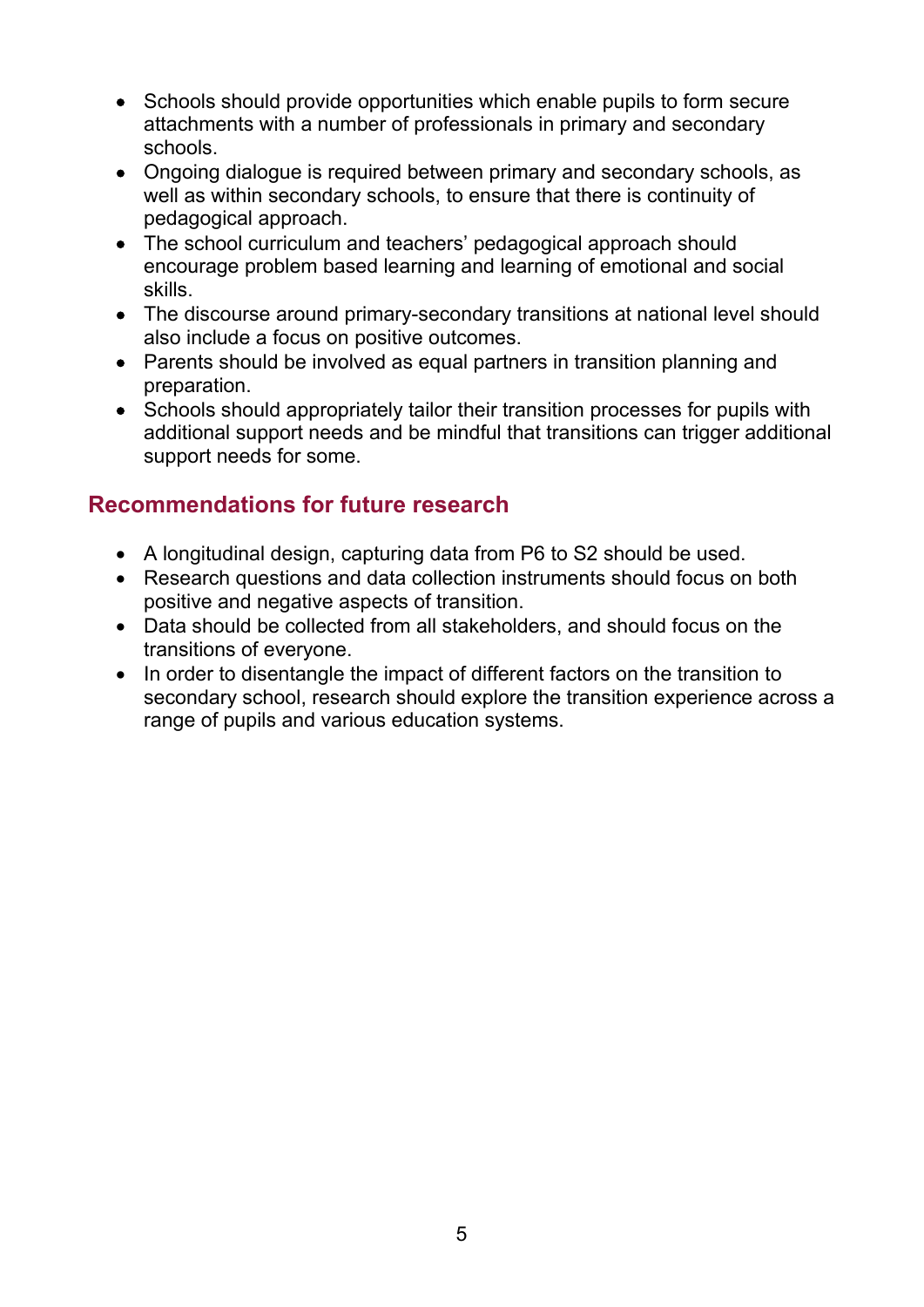#### **How to access background or source data**

The full report containing all background detail and analysis can be found online at: [www.gov.scot/primary-secondary-transitions-report](http://www.gov.scot/primary-secondary-transitions-report)